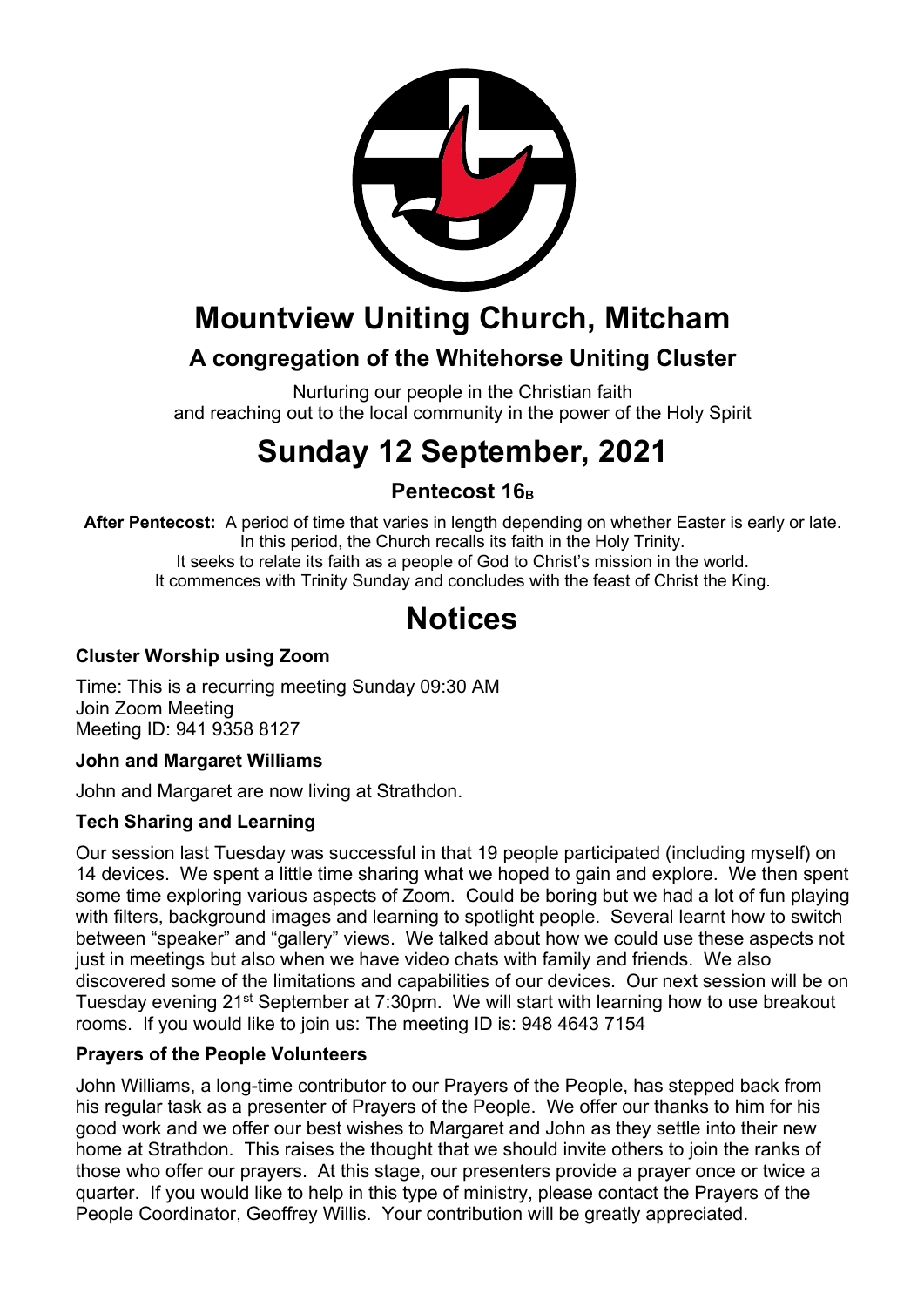#### **Afghanistan Emergency**

In the last few days, Taliban forces have taken control of all Afghanistan's major cities. Families hurriedly left their homes, without time to bring essential items with them. Almost 390,000 people have been displaced and many thousands now need urgent humanitarian assistance.

Act for Peace (organisers of the Christmas Bowl Appeal) have launched a special appeal for funds to help their partner, Community World Service Asia, provide urgently needed aid. They are preparing to assist up to 50,000 displaced families with food, shelter and vital health supplies. For example, \$225 can help provide food aid to a family for the next six months. Donations to this appeal may be sent to Act for Peace, Reply Paid 66886, Queen Victoria Building, NSW, 1229, or you can give online at: https://afp.org.au/afghanistan

#### **Children's Christmas Box Appeal**

Further to Lynne's notice in last week's Mountview notices …

As we are unable to shop for items to go into the boxes for the children, there is a way to help if you would like to. Last week Lynne provided the website address for Samaritan's Purse: https://samaritanspurse.org.au/what-we-do/operation-christmas-child/

For those who are unable to donate online and wish to help, you could ring me to make an arrangement to suit you. We're unable to take the boxes to collection points at present, but if you have items for them and we emerge from lockdown, I can pick them up from you. If you donate \$30.00 they will pack a box for you and I think they expect you to add an extra \$10.00 to cover costs.

If you have any questions, please contact me. Thank you for your interest. Margaret Swain.

#### **Cluster Ministers' Contact and Availability Details**

| <b>Rev Peter Cannon</b> | Sunday - Thursday              |
|-------------------------|--------------------------------|
| <b>Rev Peter Rivett</b> | Sunday – Wednesday (part days) |
| Rev Tina Lyndon Ng      | Sunday, Tuesday - Thursday     |
| Minister on call [24/7] | 0403 225 257                   |

#### **Cluster Chat Group Invitation**

Here is the link for the Chat Group on Tuesdays  $@3:30$ pm. (I've made this a recurring meeting so that we can use the same link each week.) We've had members from across the Cluster and all are invited to join for afternoon tea and a chat together. *Julie Hawkey* Join Zoom Meeting – Chat Group: (contact us)

**A Quiet Day for Personal Prayerful Reflection –** a gently directed opportunity to become still, restful and relaxed in God's presence.

Wednesday  $27<sup>th</sup>$  October – 10am to 3pm at Forest Hill UC. BYO lunch (12.30 – 1.20pm), with tea & coffee available throughout the day. Please let Tina or Corry know if you would like to attend. It is open to everyone.

It is a time for you to have a personal conversation with God… in company, but with your own personal space and no expectation to share. The theme of the day will be

**"On the Road – Life is a journey".** There will be periods of both fellowship (over lunch) and silence, with materials to assist your private reflection/relaxation available.

The day concludes with sharing Communion together and gathering the meaningful outcomes of the day by symbolic gesture or brief comment by any who choose to share. Corry Skilbeck

## **Worship Roster**

**This Sunday 12 September:** Suspended due to restrictions

**Next Sunday 19 September:** Suspended due to restrictions